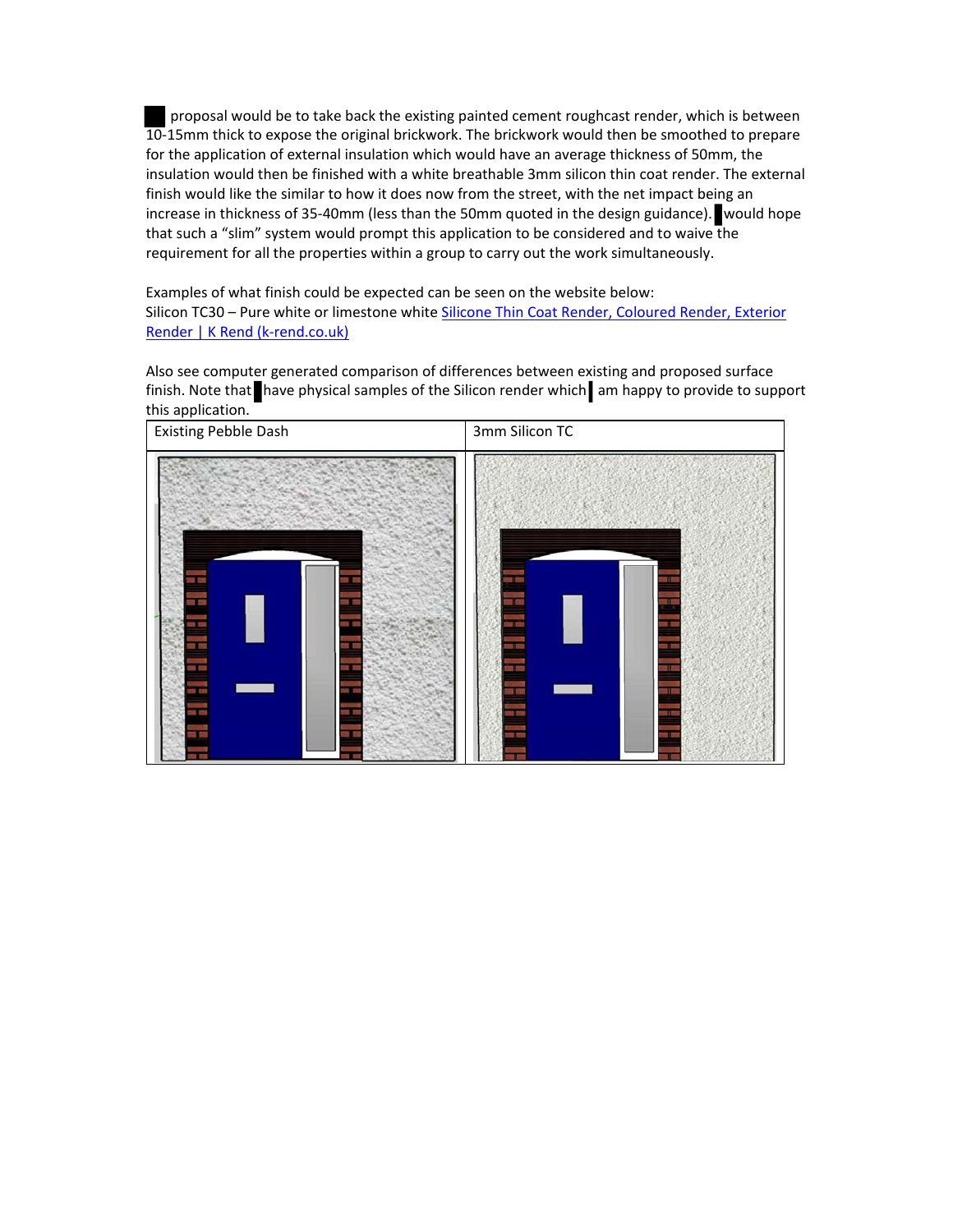Around the quoining adjacent to the front door propose to provide a 50mm chamfer around the qoining, so the new render will finish flush to the quoining and build back up to full thickness (35mm), 50mm away from the quoining. believe that this will create a "framing" affect for the brickwork and would not detract from this original architectural feature.



After speaking with various installers, there are options with regards to how to install the installation around the existing downpipes and soil pipe on the elevation adjacent to no. 13. Where these pipes can be easily removed (e.g. guttering), then they will be and then reattached post installation. Where this is not possible (e.g. soil pipes) the external wall insulation will be applied potential to a reduced thickness behind these pipes. In these locations the external wall insulation will be tapered from full thickness to the maximum achievable behind the pipes over a suitable length of wall to ensure this is not visually noticeable. The chosen surface finish will then be applied over the insulation including behind all soil / down pipes.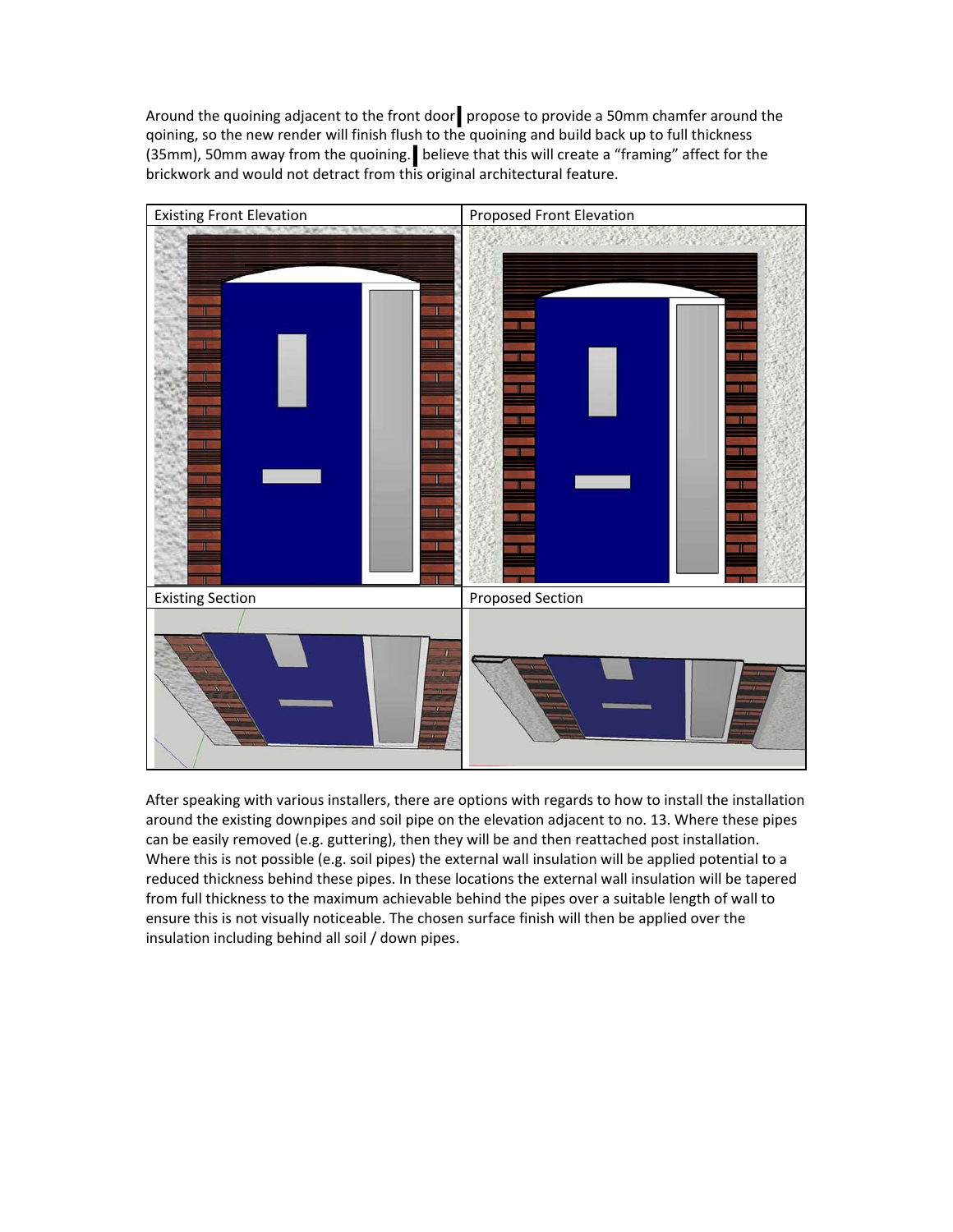Around the existing rainguard above some of the original windows, the insulation will be applied on the wall and run into the existing rainguard, the render will then be applied over the entire blue area to tie everything together. Essentially this will mean that the rainguard will loose a little "definition" as they will be covered by 35mm of insulation, but will remain functional and in place.



The installers have confirmed that none of the window cills will need to be extended as they all have sufficient overhang even with the thicker buildout of the external wall insulation. Also the soffit on the roof is of sufficient depth that no remedial works will be necessary.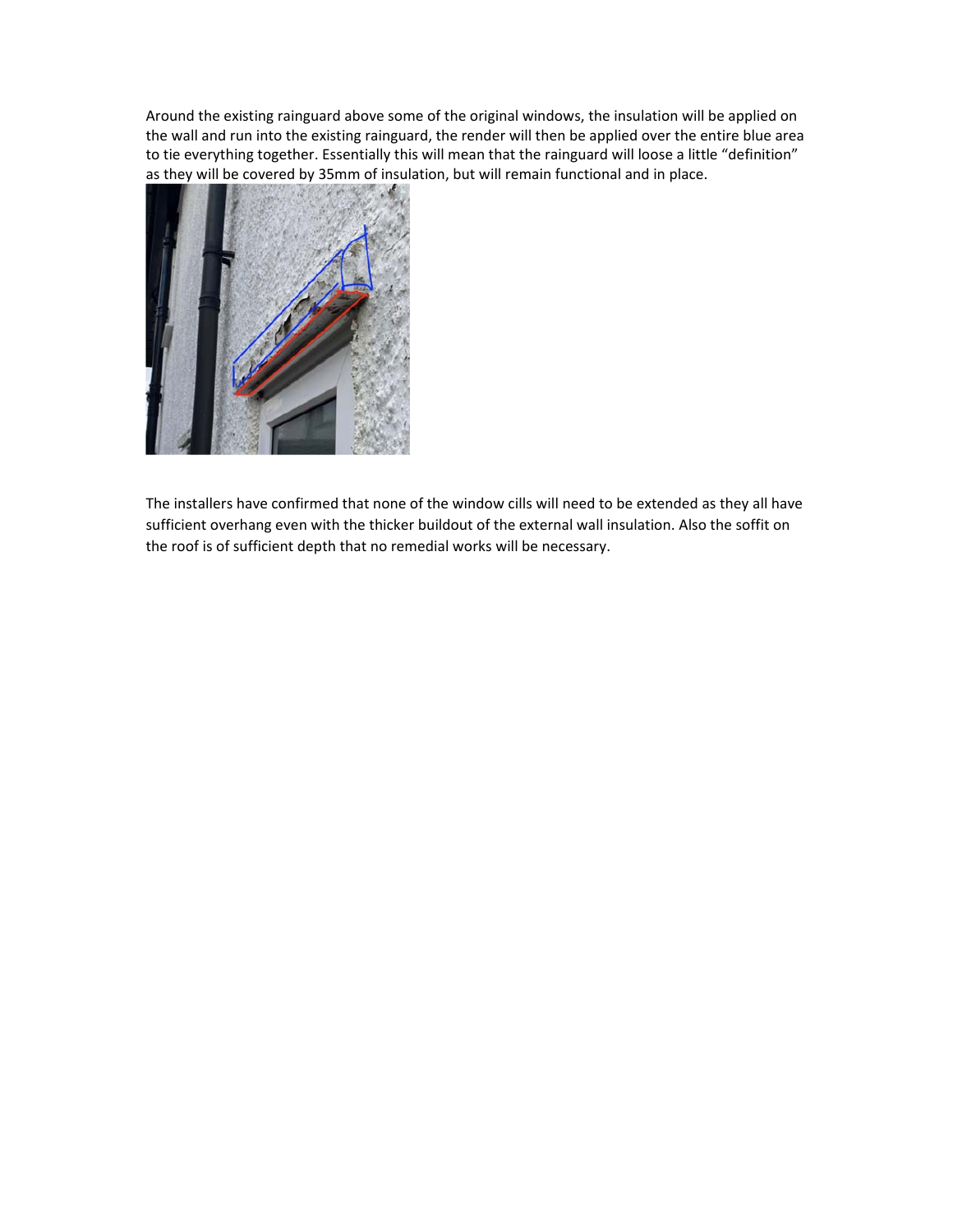Dear Mr Shipman,

Thank you for the quick and positive response to enquiry regarding application of external wall insulation and re-rendering property (11 Cowslip Hill).

Before **make a formal application** have a number of options that would like to present to you informally so that when make a formal application present a singular preferred option for acceptance. To help to communicate the options have tabulated them below and added images where applicable:

| Option 2 - Finish                                                                              | In the original request suggested the insulation would be<br>finished with Silicon Roughcast render. However, after further<br>discussions with the installer there are two other decorative<br>finishes that could be applied that would prefer (listed in<br>order of preference) and would welcome your thoughts on:<br>1) Decork - White Diasen Decork   Ecological Building<br><b>Systems</b><br>2) Silicon TC30 - Pure white or limestone white Silicone<br>Thin Coat Render, Coloured Render, Exterior Render   K<br>Rend (k-rend.co.uk) |
|------------------------------------------------------------------------------------------------|-------------------------------------------------------------------------------------------------------------------------------------------------------------------------------------------------------------------------------------------------------------------------------------------------------------------------------------------------------------------------------------------------------------------------------------------------------------------------------------------------------------------------------------------------|
| have created the below images (also attached) to help you to visualise what the property would |                                                                                                                                                                                                                                                                                                                                                                                                                                                                                                                                                 |
|                                                                                                | look like with these alternative products applied. Note that colour of both products in the images                                                                                                                                                                                                                                                                                                                                                                                                                                              |
|                                                                                                | are not the ones are planning on using but these give an indication of the texture / look of the                                                                                                                                                                                                                                                                                                                                                                                                                                                |
| property from the street                                                                       | 3mm Silicon TC                                                                                                                                                                                                                                                                                                                                                                                                                                                                                                                                  |
| <b>Existing Pebble Dash</b>                                                                    |                                                                                                                                                                                                                                                                                                                                                                                                                                                                                                                                                 |
|                                                                                                |                                                                                                                                                                                                                                                                                                                                                                                                                                                                                                                                                 |
| Option 3 - Sequence                                                                            | Due to the cost of these works<br>were considering phasing<br>the installation over a couple of years. If<br>were to do this<br>would do so working on the elevations in the following<br>order:                                                                                                                                                                                                                                                                                                                                                |
|                                                                                                | 1)<br>Front (street view)                                                                                                                                                                                                                                                                                                                                                                                                                                                                                                                       |
|                                                                                                | 2) Side (facing number 9)                                                                                                                                                                                                                                                                                                                                                                                                                                                                                                                       |
|                                                                                                | Side (facing number 13 over garage)<br>3)                                                                                                                                                                                                                                                                                                                                                                                                                                                                                                       |
|                                                                                                | 4)<br>Rear                                                                                                                                                                                                                                                                                                                                                                                                                                                                                                                                      |